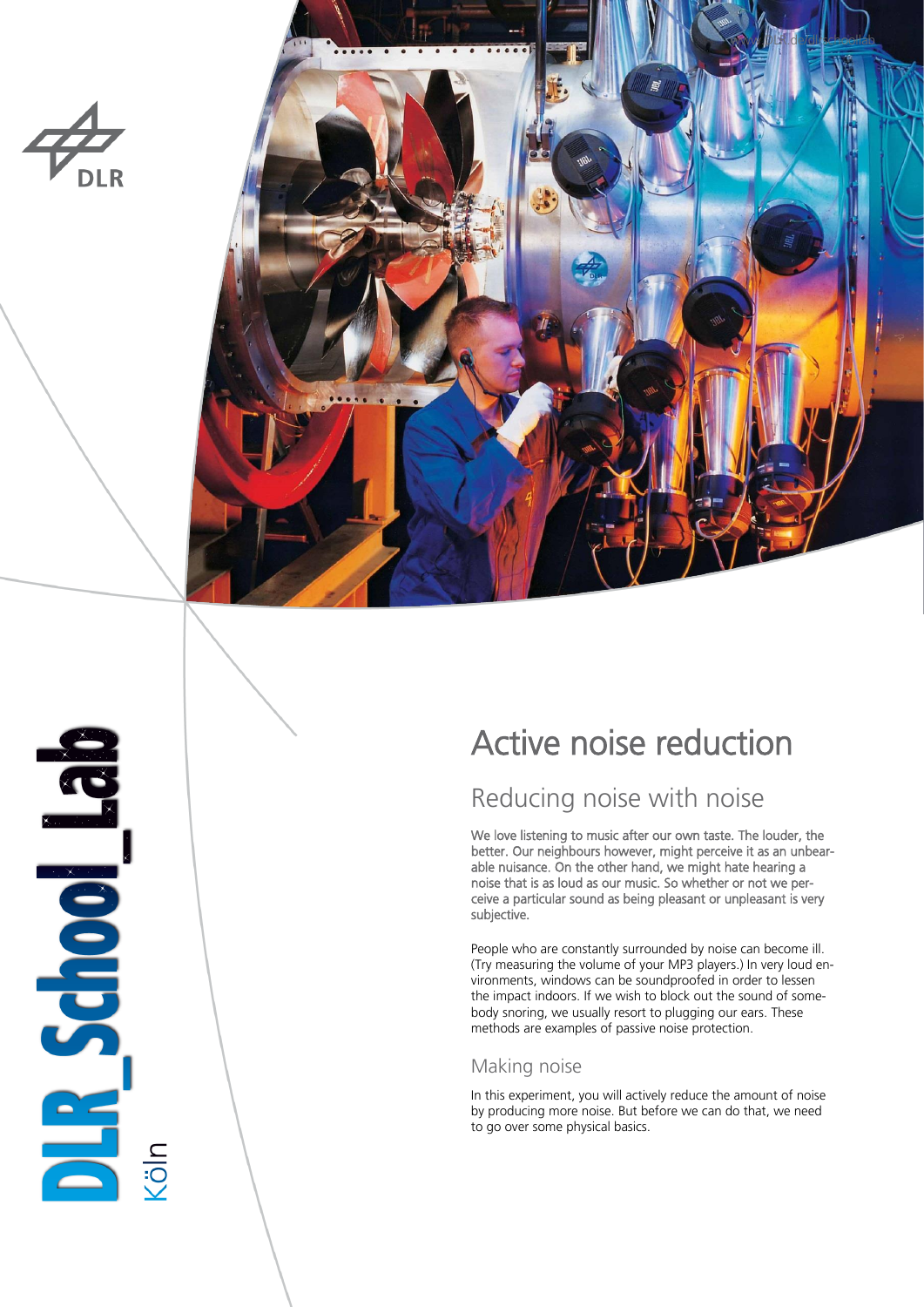Sound is a special and temporal pressure fluctuation that propagates as wave. Molecules (e.g. of air) vibrate and create vibrations in the surrounding medium, which in turn create vibrations in their surroundings as well.



Fig. 1: Within a sound wave, there are areas or higher and lower molecule density (areas of higher and lower air pressure)

A simple sinus wave is created when we hit a tuning fork.



Fig. 2: Sine wave

The greater the pressure differences are (within one note), the louder the note is that we hear. The difference is called the amplitude.



Fig. 3: Loud (red) and quiet (green) sounds

The distance between two wave crests is called the wavelength. A sound wave covers the distance of one wavelength during a wave motion. The wavelength determines the tone pitch, which can also be measured in cycles per second (Hz).



Fig. 4: High (green) and low (brown) pitched sounds

If we lay different waves on top of each other (superposition), their amplitudes are added to each other. This is called interference.



Fig. 5: Amplification of waves through interference

If the superposed waves all have the same wavelengths, as in fig. 5, the sound will be amplified. We perceive an increase in volume.

If two waves of the same amplitude are positioned so that the "wave crests" of one wave meet the "wave troughs" of the other, they will cancel each other out. We will investigate this noise reducing effect more thoroughly.



Active noise reduction

Fig. 6: Cancellation through superposition

Only rarely do we encounter pure tones in everyday life. Usually, sounds of varying wavelengths and amplitudes overlap each other. We can see this if we look at an oscillogram of the vowel "a".



Fig. 7: Oscillogram of the vowel "a"

Using computer technology, we can analyse which frequencies a sound is made up of. We will see a frequency spectrum much like the kind you may know from stereos.



Fig. 8: Frequency spectrum of the vowel "a"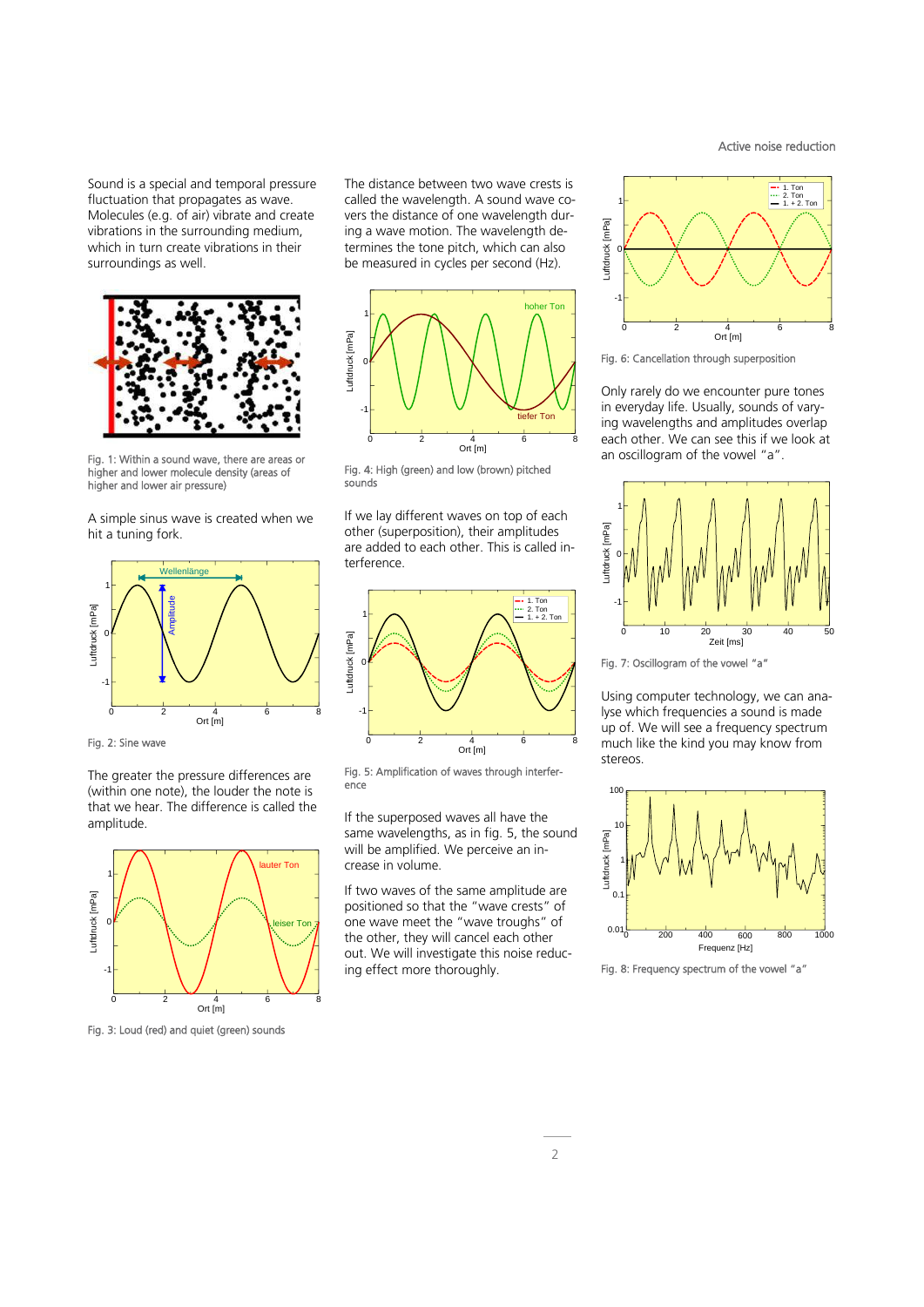#### Active noise reduction

#### Our experiment

First of all, we will compare different sounds and noises and their sound spectrums and volumes.



Fig. 9: Flow passage. The red box contains the speakers for the anti-sound

In our experiment apparatus, a flow passage, there is a propeller that generates an unpleasant complex noise (Fig. 11). The noise is produced by the air that is dragged behind the rotor blades bouncing off regularly spaced metal bars (stators). This way, we can simulate the noise that is produced in aircraft engines.



Fig. 10: Propeller and stators in the flow passage.



Fig. 11: Frequency spectrum of the engine noise

#### Systematically countering the noise

Within our spectrogram, we see that one frequency in particular is dominating the sound we hear (in Fig.11 360 Hz). This sound and its first overtone (720 Hz) make up most of the noise.

We will cancel out this sound by producing an anti-sound which we will feed into the flow passage. Before we can do this, we have to connect all the equipment we will need (Fig. 12, 13). Don't worry: we will help you.



Fig. 12: Instruments to measure and control our experiment. From left to right: two bandpass filters, a phase shifter and two oscilloscopes.

#### Implementation

This technology is currently still being tested and has not passed into common usage in aircraft engines, as it is not viable to use speakers in these engines. Instead, engineers are trying to devise a way of diverting sound within the engine that will produce its own anti-noise.

Active noise reduction is however already being used in air conditioning, aircraft cabins and cars. Double- glazing windows, where one windows works as a speakers that emits anti-noise, are ready for commercial usage. There are also headphones that use active noise reducing technology. You can try them out in our lab!

#### Links:

[http://www.falstad.com/mathphys](http://www.falstad.com/mathphysics.html)[ics.html](http://www.falstad.com/mathphysics.html)

[http://www.dlr.de/at/desk](http://www.dlr.de/at/desktopdefault.aspx/tabid-9004/15550_read-38383/)[topdefault.aspx/tabid-9004/15550\\_read-](http://www.dlr.de/at/desktopdefault.aspx/tabid-9004/15550_read-38383/)[38383/](http://www.dlr.de/at/desktopdefault.aspx/tabid-9004/15550_read-38383/)

[http://www.ksta.de/porz/wissenschaft](http://www.ksta.de/porz/wissenschaft-laerm-soll-mit-laerm-reduziert-werden,15187570,16999688.html)[laerm-soll-mit-laerm-reduziert](http://www.ksta.de/porz/wissenschaft-laerm-soll-mit-laerm-reduziert-werden,15187570,16999688.html)[werden,15187570,16999688.html](http://www.ksta.de/porz/wissenschaft-laerm-soll-mit-laerm-reduziert-werden,15187570,16999688.html)



Fig. 13: Connection scheme